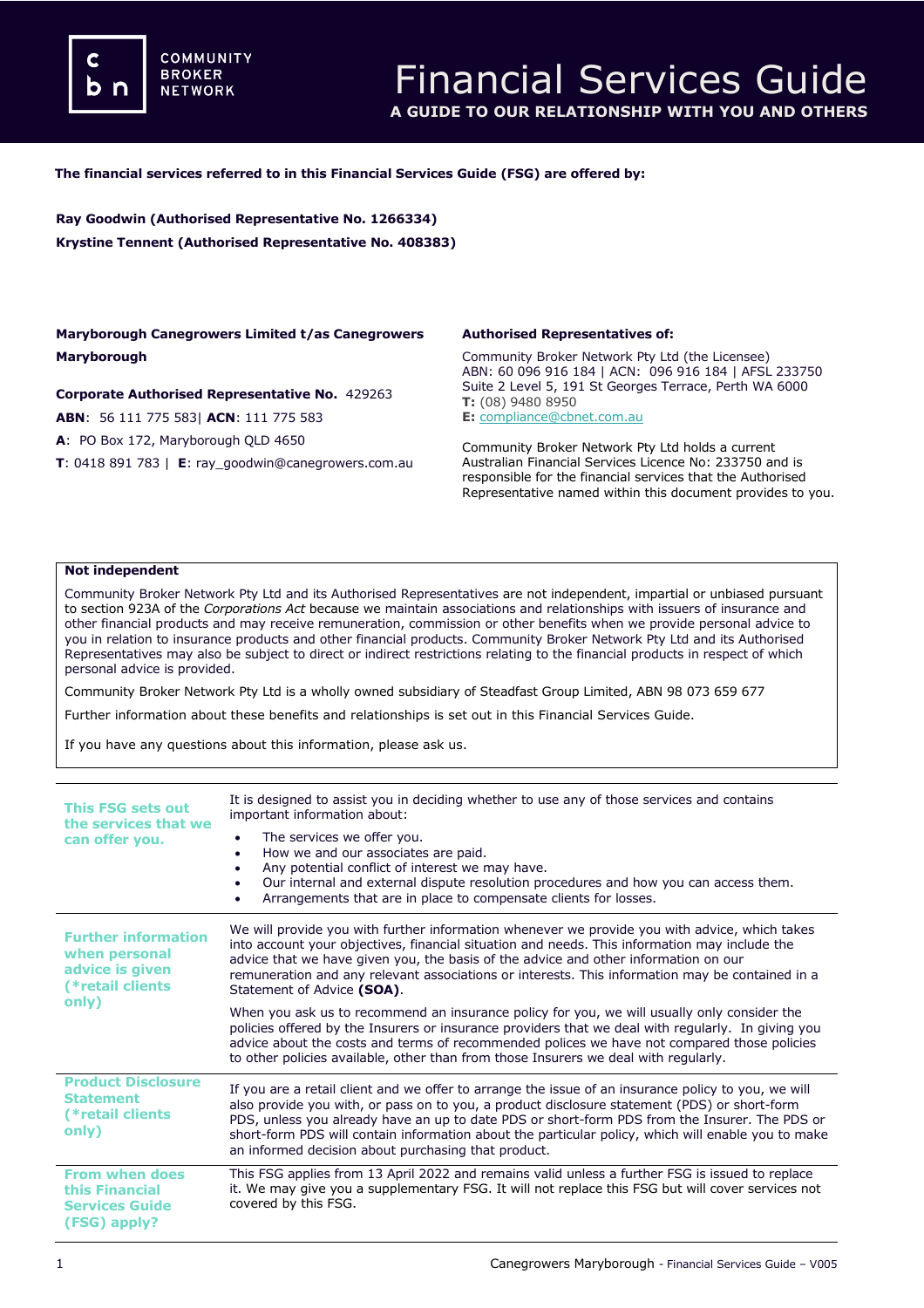c<br>b n

COMMUNITY<br>BROKER **NETWORK** 

## Financial Services Guide **A GUIDE TO OUR RELATIONSHIP WITH YOU AND OTHERS**

| How can you give<br>us instructions?                                                                                                                             | You can contact us to give us instructions by post, phone, fax or email on the contact details<br>mentioned on page 1 of this FSG.                                                                                                                                                                                                                                                                                                                                                                                                                                                 |
|------------------------------------------------------------------------------------------------------------------------------------------------------------------|------------------------------------------------------------------------------------------------------------------------------------------------------------------------------------------------------------------------------------------------------------------------------------------------------------------------------------------------------------------------------------------------------------------------------------------------------------------------------------------------------------------------------------------------------------------------------------|
| <b>Who is responsible</b><br>for the financial<br>services provided?                                                                                             | Community Broker Network Pty Ltd is responsible for the financial services that will be provided<br>to you or through you to your family members, including the distribution of this FSG. Community<br>Broker Network Pty Ltd holds a current Australian Financial Services Licence No: 233750. The<br>contact details for Community Broker Network Pty Ltd are at the top of this FSG. The distribution<br>of this FSG by us is authorised by Community Broker Network Pty Ltd.                                                                                                   |
| <b>What kinds of</b><br><b>financial services</b><br>are we authorised<br>to provide and what<br>kinds of financial<br>product/s do those<br>services relate to? | The financial services referred to in this guide are provided by your Authorised Broker, who is<br>authorised under the Community Broker Network Pty Ltd's Australian Financial Services Licence<br>to provide financial product advice and deal in general insurance products for wholesale and retail<br>clients. We will do this on your behalf as your general insurance broker unless we tell you<br>otherwise.                                                                                                                                                               |
|                                                                                                                                                                  | If we ever act under a binder arrangement, which means we have authority to issue policies as<br>an agent for the insurer, rather than acting for you, we will inform you of this arrangement.                                                                                                                                                                                                                                                                                                                                                                                     |
| <b>Will I receive</b><br>tailored advice?                                                                                                                        | Maybe not in all cases. However, we may need information about your personal objectives,<br>details of your current financial situation and any relevant information, so that we can arrange<br>insurance policies for you, or to give you advice about your insurance needs. We will ask you for<br>the details that we need to know.                                                                                                                                                                                                                                             |
|                                                                                                                                                                  | In some cases, we will not ask for any of this information. If we do not ask, or if you do not give<br>us all of the information we ask for, any advice you receive may not be appropriate to your<br>needs, objectives and financial situation. You should read the warnings contained in any SOA, or<br>any other warnings that we give you, carefully before making any decision about an insurance<br>policy.                                                                                                                                                                  |
|                                                                                                                                                                  | Where we provide you with advice about your insurance arrangements, that advice is current at<br>the time that we give it. At renewal we may review your insurance however, in some cases we<br>may automatically renew your insurance to ensure you continue to be covered. This renewal will<br>not take into account any changes to your current financial situation or personal objectives or<br>needs that you have not informed us of.                                                                                                                                       |
| <b>Contractual liability</b><br>and your insurance<br>cover                                                                                                      | Many commercial or business contracts contain clauses dealing with your liability (including<br>indemnities or hold harmless clauses). Such clauses may entitle your insurers to reduce cover,<br>or in some cases, refuse to indemnify you at all. You should seek legal advice before signing and<br>accepting contracts. You should inform us of any clauses of this nature before you enter into<br>them.                                                                                                                                                                      |
| <b>Legal advice</b>                                                                                                                                              | Our duty as a general insurance broker does not extend to giving legal advice. You should consult<br>your solicitor when you need advice on legal matters.                                                                                                                                                                                                                                                                                                                                                                                                                         |
| <b>What information</b><br>do we maintain<br>about you and how<br>can you access it?                                                                             | Community Broker Network Pty Ltd maintains a record of your personal profile including details of<br>insurance policies that we arrange for you. Community Broker Network Pty Ltd may also maintain<br>records of any recommendations or advice given to you. Community Broker Network Pty Ltd will<br>retain this FSG and any other FSG given to you as well as any SOA, PDS or short-form PDS that<br>we give or pass on to you for the period required by law.                                                                                                                  |
|                                                                                                                                                                  | We and Community Broker Network Pty Ltd are committed to implementing and promoting a<br>privacy policy, which will ensure the privacy and security of your personal information.<br>Community Broker Network Pty Ltd has taken the appropriate action to ensure we comply with<br>the Australian Privacy Principles ("APPs") and have established a Privacy Policy. A copy of our<br>privacy policy is available on request, or at www.cbnet.com.au.                                                                                                                              |
|                                                                                                                                                                  | If you wish to access your file, please ask us. We will make arrangements for you to do so.                                                                                                                                                                                                                                                                                                                                                                                                                                                                                        |
| How will I pay for<br>the services<br>provided?                                                                                                                  | Payment for the services we provide you are payable directly to Community Broker Network Pty<br>Ltd. For each insurance product, the insurer will charge a premium that includes any relevant<br>taxes, charges and levies. Community Broker Network Pty Ltd will receive a payment based on a<br>percentage of this premium (excluding relevant taxes, charges and levies) called commission,<br>which is paid to Community Broker Network Pty Ltd by the insurers. In some cases, we may also<br>charge you a broker fee. This will be shown on the invoice that is sent to you. |
|                                                                                                                                                                  | The invoice provides methods of payment for our services and details of payment terms (14<br>days). Community Broker Network Pty Ltd pays the commission and broker fee to us after<br>deducting a management fee.                                                                                                                                                                                                                                                                                                                                                                 |
|                                                                                                                                                                  | If there is a refund or reduction of your premium as a result of a cancellation or alteration to a<br>policy, or based on a term of your policy (such as a premium adjustment provision), we will<br>retain any fee we have charged you. Depending on our arrangements with the insurer,<br>Community Broker Network Pty Ltd will retain any commission that was paid to them by the<br>insurer for the policy and we may retain the portion of the commission that was paid to us by<br>Community Broker Network Pty Ltd. We may also charge you a cancellation fee.              |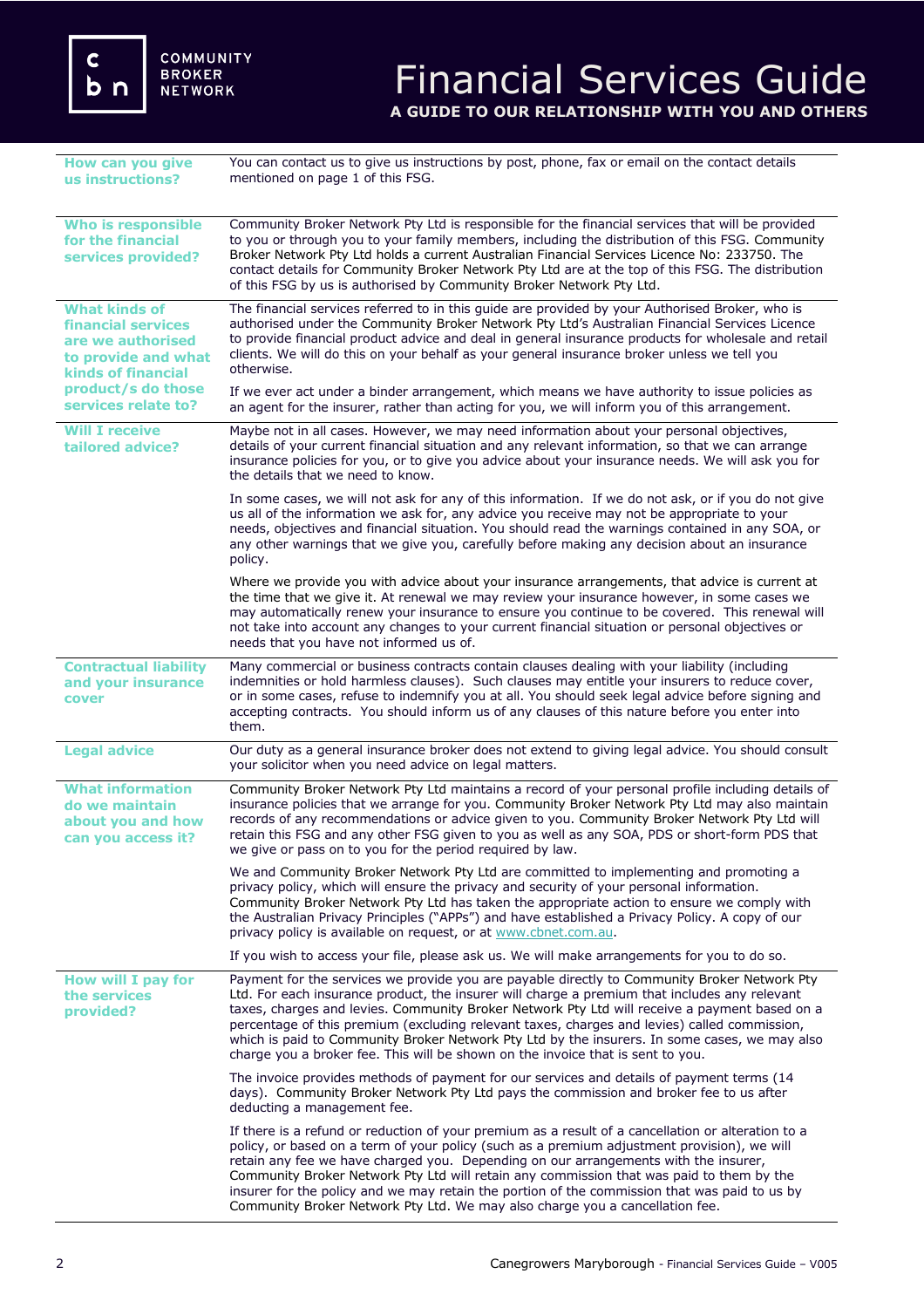Non-payment of premium within applicable time frames could result in the insurer cancelling the contract of insurance or charging a penalty premium for time on risk.

|                                         | When you pay us your premium it will be banked into Community Broker Network Pty Ltd 's trust<br>account. Community Broker Network Pty Ltd will retain the commission from the premium you<br>pay us and remit the balance to the insurer in accordance with Community Broker Network Pty<br>Ltd's arrangements with the insurer. Community Broker Network Pty Ltd will earn interest on the<br>premium while it is in their trust account or Community Broker Network Pty Ltd may invest the<br>premium and earn a return. Community Broker Network Pty Ltd will retain any interest or return<br>on investment earned on the premium. |
|-----------------------------------------|-----------------------------------------------------------------------------------------------------------------------------------------------------------------------------------------------------------------------------------------------------------------------------------------------------------------------------------------------------------------------------------------------------------------------------------------------------------------------------------------------------------------------------------------------------------------------------------------------------------------------------------------|
|                                         | If you require assistance from us with a claim which requires an unexpected and significant<br>amount of time or expertise, we reserve the right to make an additional charge for it. Any<br>charges will be agreed with you before we provide the services so you always know how much<br>you will be required to pay.                                                                                                                                                                                                                                                                                                                 |
| <b>How are any</b><br>commissions, fees | The commission the Insurer pays to Community Broker Network Pty Ltd will be calculated based<br>on the formula:                                                                                                                                                                                                                                                                                                                                                                                                                                                                                                                         |
| or other benefits<br>calculated for     | $P X Y\% = X.$                                                                                                                                                                                                                                                                                                                                                                                                                                                                                                                                                                                                                          |
| providing the<br>financial services?    | $P =$ the amount you pay for any insurance policy (less any government fees or charges included<br>in that amount). Y<br>$%$ = the percentage commission paid to Community Broker Network Pty Ltd by the Insurer.<br>$X =$ Community Broker Network Pty Ltd's commission. Community Broker Network Pty Ltd's<br>commission varies between 0 and 30%.                                                                                                                                                                                                                                                                                    |
|                                         | We may also charge you a broker fee in addition to commission when you enter into an insurance<br>policy. The amount of the fee will depend on the complexity of the services we are providing. The<br>amount of any broker fee charged will be shown on your invoice.                                                                                                                                                                                                                                                                                                                                                                  |
|                                         | Community Broker Network Pty Ltd deducts a management fee of between 0% and 22.5% from<br>the total commission and broker fee received and pays the remainder of the broker fee and<br>commission to us.                                                                                                                                                                                                                                                                                                                                                                                                                                |
|                                         | Our employees that will assist you with your insurance needs will be paid a market salary and<br>may also receive a performance bonus based on both the value and quality of the work they do<br>for our clients.                                                                                                                                                                                                                                                                                                                                                                                                                       |
|                                         | Where a third party has referred you to us, we may share part of our fees/commission with them<br>or pay an agreed referral rate. If we do, we will pay commissions to those people out of the<br>commission and fees passed to us by Community Broker Network Pty Ltd (not in addition to<br>those amounts), in the range of 0 to 50% of our commission or fees.                                                                                                                                                                                                                                                                       |
|                                         | If we give you personal advice, we will inform you of any fees, commission or other payments<br>we, our associates or anyone referring you to us (or us to any insurer) will receive in relation to<br>the policies that are the subject of the advice.                                                                                                                                                                                                                                                                                                                                                                                 |
|                                         | See below for information on the Steadfast association and commission.                                                                                                                                                                                                                                                                                                                                                                                                                                                                                                                                                                  |
| Do we have any<br>relationships or      | Community Broker Network Pty Ltd is a wholly owned subsidiary of Steadfast Group Limited, ABN<br>98 073 659 677.                                                                                                                                                                                                                                                                                                                                                                                                                                                                                                                        |
| associations which<br>might reasonably  | <b>Insurer Relationships</b>                                                                                                                                                                                                                                                                                                                                                                                                                                                                                                                                                                                                            |
| influence us?                           | Community Broker Network Pty Ltd sometimes enter into specific arrangements with a limited<br>number of insurers where we receive fees or other remuneration for the development of<br>insurance solutions or the growth of various insurance portfolios. The remuneration Community<br>Broker Network Pty Ltd receives from these arrangements is variable and is determined by the<br>profitability of the recommended insurance products. We will only recommend these products<br>where they meet your needs and are in your best interests. Any such relationship is managed<br>under our conflicts of interest policy.            |
|                                         | We work closely with a range of insurers and underwriting agencies to arrange high quality<br>benefits, competitive pricing and superior service levels for our clients. Wherever possible we will<br>recommend that clients deal with insurers that are authorised under the Insurance Act 1973<br>(Cth) to carry on insurance business in Australia and are subject to oversight by the Australian<br>Prudential Regulation Authority. We will warn you when we recommend an unauthorised foreign<br>insurer.                                                                                                                         |
|                                         | Some insurers give other benefits such as sponsorship of annual conferences, training and<br>invitations to social business functions. These benefits may change from year to year. The<br>receipt of these benefits may be based upon the volume of business placed with the provider but<br>may also be more of an ad hoc reward. Occasionally we may also receive small gifts and<br>gratuities. It is Community Broker Network Pty Ltd's policy that gifts or gratuities may be<br>accepted only if they are of an incidental nature. These amounts are not additional costs to you.                                                |
|                                         | Despite the existence of any incentive, any decision to place business with such an Insurer will be<br>based on the fact that this provides the best solution for you and not based on consideration of                                                                                                                                                                                                                                                                                                                                                                                                                                 |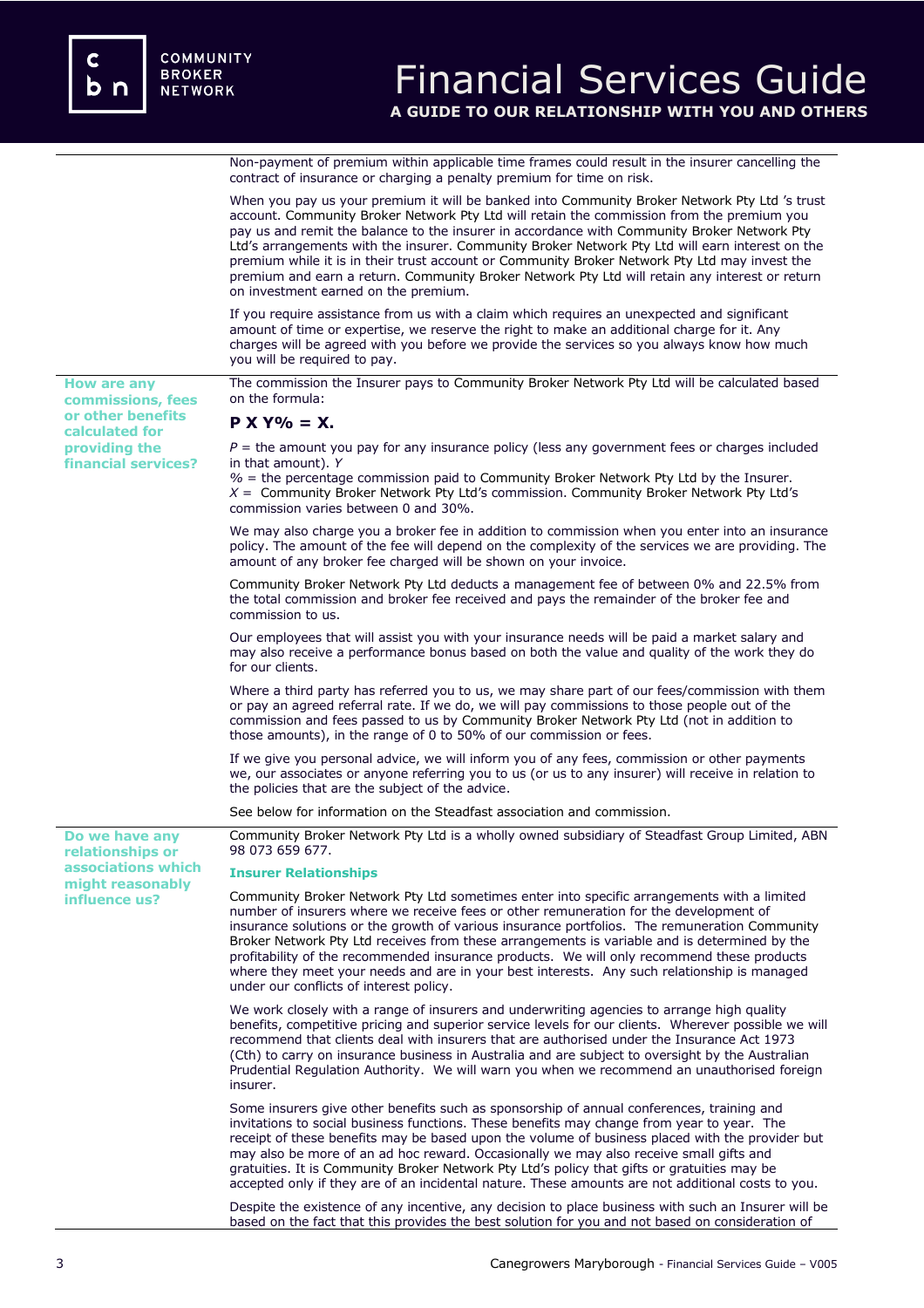|                                                                                  | any incentive entitlement. Community Broker Network Pty Ltd may pass any incentive received<br>on to us.                                                                                                                                                                                                                                                                                                                                                                                                                                                                                            |
|----------------------------------------------------------------------------------|-----------------------------------------------------------------------------------------------------------------------------------------------------------------------------------------------------------------------------------------------------------------------------------------------------------------------------------------------------------------------------------------------------------------------------------------------------------------------------------------------------------------------------------------------------------------------------------------------------|
|                                                                                  | <b>Steadfast Group Limited</b>                                                                                                                                                                                                                                                                                                                                                                                                                                                                                                                                                                      |
|                                                                                  | Community Broker Network Pty Ltd is a Steadfast Group Limited (Steadfast) Network Broker.                                                                                                                                                                                                                                                                                                                                                                                                                                                                                                           |
|                                                                                  | As a Steadfast Network Broker, Community Broker Network Pty Ltd and our Authorised<br>Representatives have access to member services including model operating and compliance<br>tools, procedures, manuals and training, legal, technical, HR, contractual liability advice and<br>assistance, group insurance arrangements, product comparison and placement support,<br>claims support, group purchasing arrangements and broker support services. These services<br>are either funded by Steadfast, subsidised by Steadfast or available exclusively to Steadfast<br>Network Brokers for a fee. |
|                                                                                  | Steadfast has arrangements with some insurers and premium funders (Partners) under<br>which the Partners pay Steadfast commission of between $0.5 - 1.5\%$ for each product<br>arranged by us with those Partners or alternatively a fee to access strategic and<br>technological support and the Steadfast Broker Network. Steadfast is also a shareholder of<br>some Partners.                                                                                                                                                                                                                    |
|                                                                                  | Community Broker Network Pty Ltd may receive a proportion of any commission paid to<br>Steadfast by its Partners at the end of each financial year (or other agreed period).                                                                                                                                                                                                                                                                                                                                                                                                                        |
|                                                                                  | You can obtain a copy of Steadfast's FSG at www.steadfast.com.au.                                                                                                                                                                                                                                                                                                                                                                                                                                                                                                                                   |
| <b>The licensee and</b><br>premium funding<br>companies                          | If we arrange premium funding for you with a premium funder, we or Community Broker<br>Network Pty Ltd may be paid a commission by the premium funder. We may also charge you a<br>fee (or both). The commission that we are paid by the premium funder is usually calculated as a<br>percentage of your insurance premium (including government fees or changes). If you instruct us<br>to arrange premium funding for you, this is when we become entitled to the commission.                                                                                                                     |
|                                                                                  | Commission rates for premium funding are usually in the range of 0 to 4% of funded premium.<br>When we arrange premium funding for you, you can ask us what commission rate we are paid for<br>that funding arrangement compared to the other arrangements that were available to you. The<br>amount we are paid is set out in the premium funding contract. Some premium funders may pay<br>Community Broker Network Pty Ltd an administration and service fee for the distribution and<br>management of their products.                                                                           |
| What to do if you<br>have a complaint?                                           | We welcome your suggestions, compliments and complaints as an opportunity to improve our<br>service.                                                                                                                                                                                                                                                                                                                                                                                                                                                                                                |
|                                                                                  | If you have any complaints about the service provided to you, please give us the opportunity to<br>put things right by contacting your Authorised Broker about your complaint in the first instance.<br>We will do our best to resolve your complaint within 5 working days.                                                                                                                                                                                                                                                                                                                        |
|                                                                                  | If your complaint is not satisfactorily resolved within this time, please contact Community Broker                                                                                                                                                                                                                                                                                                                                                                                                                                                                                                  |
|                                                                                  | Network Pty Ltd's Complaints Officer:                                                                                                                                                                                                                                                                                                                                                                                                                                                                                                                                                               |
|                                                                                  | $T: (08)$ 9480 8950<br>E: compliance@cbnet.com.au<br>P: PO Box 1183, WEST PERTH WA 6872.<br>Please mark the envelope "Notice of Complaint".                                                                                                                                                                                                                                                                                                                                                                                                                                                         |
|                                                                                  | We will try and resolve your complaint quickly and fairly and no later than 30 days from receiving<br>the response.                                                                                                                                                                                                                                                                                                                                                                                                                                                                                 |
|                                                                                  | Community Broker Network Pty Ltd is a member of the Australian Financial Complaints Authority<br>(AFCA). If your complaint cannot be resolved to your satisfaction by us, you have the right to<br>refer the matter to AFCA. AFCA provides fair and independent financial services complaint<br>resolution that is free to customers. AFCA can be contacted at:                                                                                                                                                                                                                                     |
|                                                                                  | W: www.afca.org.au   E: info@afca.org.au<br>P: 1800 931 678 (free call)<br>In writing to: Australian Financial Complaints Authority, GPO Box 3, Melbourne VIC 3001                                                                                                                                                                                                                                                                                                                                                                                                                                  |
|                                                                                  | Community Broker Network Pty Ltd is a principal member of NIBA and as such the Community<br>Broker Network Pty Ltd's staff and Authorised Brokers have adopted the Insurance Brokers Code<br>of Practice.                                                                                                                                                                                                                                                                                                                                                                                           |
| <b>What arrangements</b><br>are in place to<br>compensate clients<br>for losses? | Community Broker Network Pty Ltd have a Professional Indemnity policy in place. The PI policy<br>covers Community Broker Network Pty Ltd employees, its contractors and its Authorised Brokers<br>for claims made against them by clients as a result of their conduct in the provision of financial<br>services.                                                                                                                                                                                                                                                                                   |